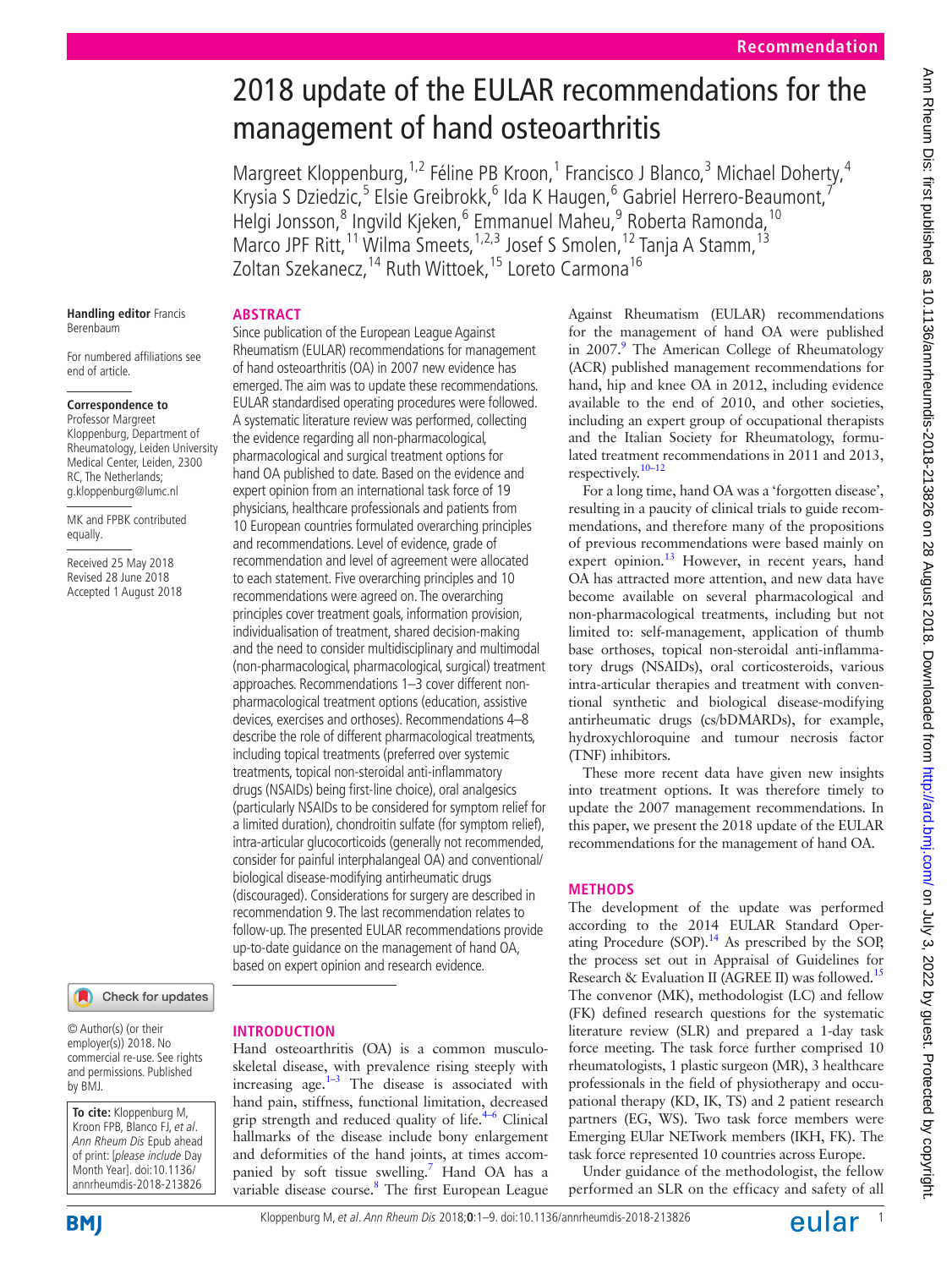non-pharmacological, pharmacological and surgical therapies available for hand OA. Although published separately, the  $SLR^{16}$  $SLR^{16}$  $SLR^{16}$ and the current updated management recommendations are complementary and should be considered together.

To explore current clinical practice in hand OA treatment and which topics healthcare professionals and patients felt should be covered in the update of the recommendations, members of the task force completed an online survey prior to the 1day meeting.

Using the previous recommendations as a basis, together with the data obtained from the survey and the SLR, the convenor, methodologist and fellow prepared a proposal for wording for the update of the recommendations.

The results of the survey and the SLR were sent to the task force members in advance of a 1day meeting where they were again presented. Through group discussion, overarching principles were formulated and the recommendations were updated. For every proposed overarching principle and recommendation, the results from the survey, evidence from the SLR and a proposed formulation were presented. Following discussion and rewording of the statement, voting was undertaken. A 75% majority was required to approve the statement. In case of disagreement, discussion was resumed and changes to the statement were made. The second voting round required a 67% majority, and if the formulation remained unagreed, an additional round of discussion followed. The third voting round required only 50% support for approval of the statement. The wording of the statements was considered final after the 1day meeting.

After the meeting, the level of evidence (LoE) and grade of recommendation (GoR) were added to each recommendation, derived from the evidence from the SLR and according to the

Oxford Centre for Evidence-Based Medicine standards[.17](#page-7-9) Finally, the overarching principles and recommendations (including LoE and GoR, and rationale for each statement based on the survey data, evidence from the SLR and discussion during the 1day meeting) were sent to all task force members, who were asked to add their level of agreement (LoA) to each of the statements. The vote for the LoA was carried out anonymously on a numerical rating scale of 0–10 (0: do not agree at all, 10: fully agree). The mean and SD were calculated.

The final manuscript was reviewed, revised and approved by all task force members, followed by a final review by the EULAR Executive Committee.

#### **Results**

#### **Overarching principles**

Overarching principles were not stated in the 2007 recommendations and were a new inclusion in the 2018 update. Overarching principles are generic statements, serving as the basis for management of patients with hand OA. Some of the 2007 recommendations were included in the 2018 update in the form of an overarching principle. The LoA of each overarching principle is presented in [table](#page-1-0) 1.

The primary goal of managing hand OA is to control symptoms, such as pain and stiffness, and to optimise hand function, in order to maximise activity, participation and quality of life

Management should aim to achieve the best possible activity performance, participation and quality of life. Studies have shown that patients with hand OA have a decreased health-related

#### <span id="page-1-0"></span>**Table 1** 2018 Update of the EULAR recommendations for the management of hand OA

|                        |                                                                                                                                                                                                                                                                                                                                                                                                                 | $LoE^*$        | GoR† | $LoA (0-10)$ |  |  |  |  |
|------------------------|-----------------------------------------------------------------------------------------------------------------------------------------------------------------------------------------------------------------------------------------------------------------------------------------------------------------------------------------------------------------------------------------------------------------|----------------|------|--------------|--|--|--|--|
| Overarching principles |                                                                                                                                                                                                                                                                                                                                                                                                                 |                |      |              |  |  |  |  |
| А.                     | The primary goal of managing hand OA is to control symptoms, such as pain and stiffness, and to optimise hand function, in<br>order to maximise activity, participation and quality of life.                                                                                                                                                                                                                    |                |      | 9.7(0.7)     |  |  |  |  |
| B.                     | All patients should be offered information on the nature and course of the disease, as well as education on self-management<br>principles and treatment options.                                                                                                                                                                                                                                                |                |      | 9.8(0.8)     |  |  |  |  |
| C.                     | Management of hand OA should be individualised taking into account its localisation and severity, as well as comorbidities.                                                                                                                                                                                                                                                                                     |                |      | 9.9(0.2)     |  |  |  |  |
| D.                     | Management of hand OA should be based on a shared decision between the patient and the health professional.                                                                                                                                                                                                                                                                                                     |                |      | 9.6(1.1)     |  |  |  |  |
| Е.                     | Optimal management of hand OA usually requires a multidisciplinary approach. In addition to non-pharmacological modalities,<br>pharmacological options and surgery should be considered.                                                                                                                                                                                                                        |                |      | 9.3(1.2)     |  |  |  |  |
| <b>Recommendations</b> |                                                                                                                                                                                                                                                                                                                                                                                                                 |                |      |              |  |  |  |  |
| 1.                     | Education and training in ergonomic principles, pacing of activity and use of assistive devices should be offered to every patient. 1b                                                                                                                                                                                                                                                                          |                | A    | 9.3(1.1)     |  |  |  |  |
| 2.                     | Exercises to improve function and muscle strength, as well as to reduce pain, should be considered for every patient.                                                                                                                                                                                                                                                                                           | 1a             | Α    | 9.1(1.6)     |  |  |  |  |
| 3.                     | Orthoses should be considered for symptom relief in patients with thumb base OA. Long-term use is advocated.                                                                                                                                                                                                                                                                                                    | 1b             | A    | 9.3(1.0)     |  |  |  |  |
| 4.                     | Topical treatments are preferred over systemic treatments because of safety reasons. Topical NSAIDs are the first<br>pharmacological topical treatment of choice.                                                                                                                                                                                                                                               | 1 <sub>b</sub> | A    | 8.6(1.8)     |  |  |  |  |
| 5.                     | Oral analgesics, particularly NSAIDs, should be considered for a limited duration for relief of symptoms.                                                                                                                                                                                                                                                                                                       | 1a             | Α    | 9.4(0.9)     |  |  |  |  |
| 6.                     | Chondroitin sulfate may be used in patients with hand OA for pain relief and improvement in functioning.                                                                                                                                                                                                                                                                                                        | 1 <sub>b</sub> | A    | 7.3(2.7)     |  |  |  |  |
| 7.                     | Intra-articular injections of glucocorticoids should not generally be used in patients with hand OA‡, but may be considered in<br>patients with painful interphalangeal joints§.                                                                                                                                                                                                                                | $1a+1b$ §      | A    | 7.9(2.4)     |  |  |  |  |
| 8.                     | Patients with hand OA should not be treated with conventional or biological disease-modifying antirheumatic drugs                                                                                                                                                                                                                                                                                               | 1a             | Α    | 8.8(1.8)     |  |  |  |  |
| 9.                     | Surgery should be considered for patients with structural abnormalities when other treatment modalities have not been<br>sufficiently effective in relieving pain. Trapeziectomy should be considered in patients with thumb base OA and arthrodesis or<br>arthroplasty in patients with interphalangeal OA.                                                                                                    | 5              | D    | 9.4(1.4)     |  |  |  |  |
| 10.                    | Long-term follow-up of patients with hand OA should be adapted to the patient's individual needs.                                                                                                                                                                                                                                                                                                               | 5              | D    | 9.5(1.7)     |  |  |  |  |
|                        | *1a: systematic review of RCTs; 1b: individual RCT; 2a: systematic review of cohort studies; 2b: individual cohort study (including low-quality RCT; eq, <80% follow-up); 3a:<br>the contract of the contract of the contract of the contract of the contract of the contract of the contract of the contract of the contract of the contract of the contract of the contract of the contract of the contract o |                |      |              |  |  |  |  |

systematic review of case-control studies; 3b: individual case-control study; 4: case-series (and poor quality cohort and case-control studies); 5: expert opinion without explicit critical appraisal, or based on physiology, bench research or 'first principles'.<sup>17</sup>

†A: based on consistent level 1 evidence; B: based on consistent level 2 or 3 evidence or extrapolations from level 1 evidence; C: based on level 4 evidence or extrapolations from level 2 or 3 evidence; D: based on level 5 evidence or on troublingly inconsistent or inconclusive studies of any level.<sup>[17](#page-7-9)</sup>

EULAR, European League Against Rheumatism; GoR, grade of recommendation; LoA, level of agreement; LoE, level of evidence; NSAIDs, non-steroidal anti-inflammatory drugs; OA, osteoarthritis; RCT, randomised clinical trial.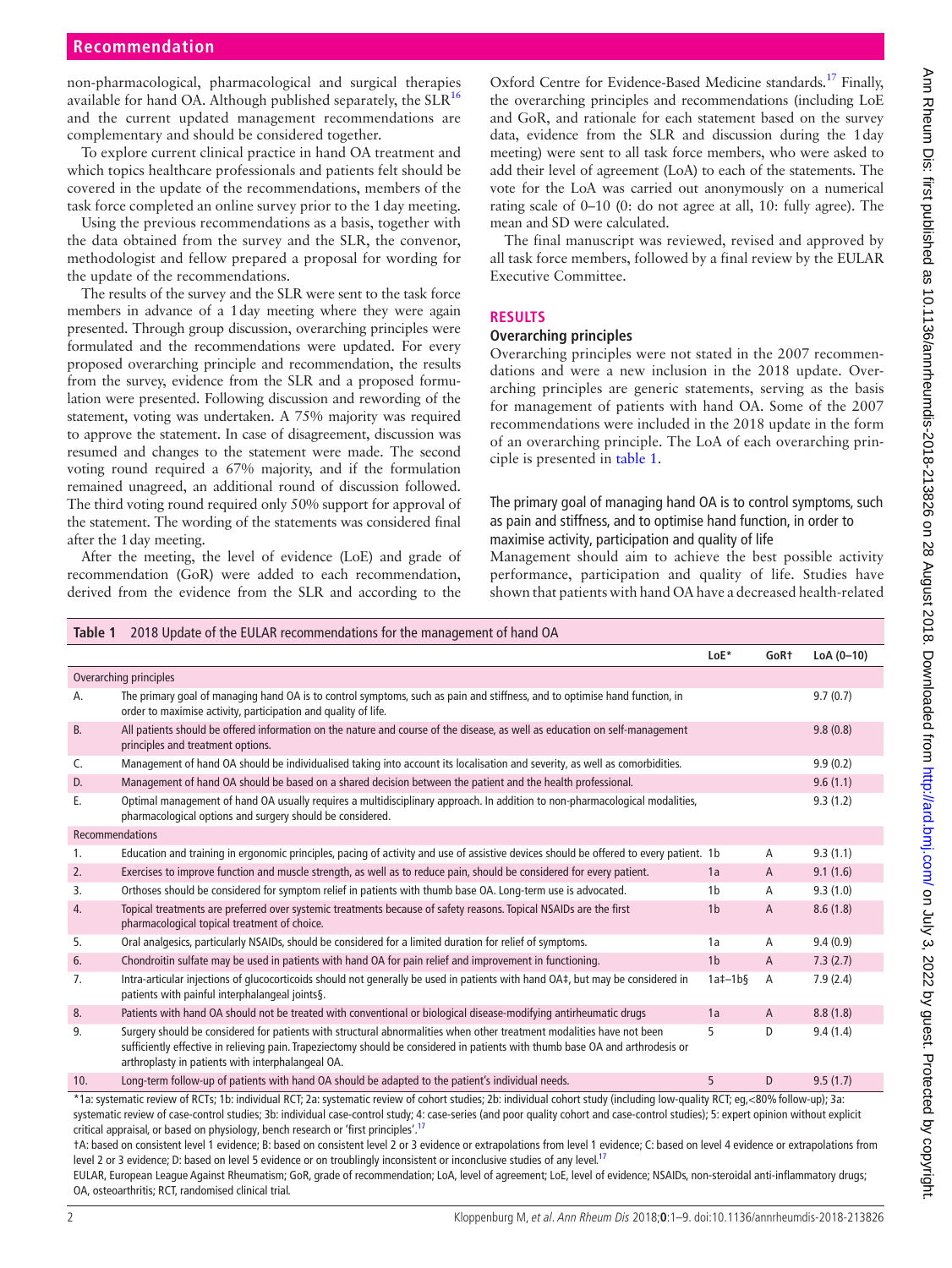quality of life.<sup>[18](#page-7-10)</sup> Symptoms such as pain, stiffness and decreased hand function are hallmarks of the disease, and contribute to altered quality of life.<sup>6 19</sup> This overarching principle was based on the International Classification of Functioning, Disability and Health framework.[20](#page-7-12) The wording 'optimise' and 'maximise' were chosen to reflect that management of hand OA should be more ambitious than merely aiming for a patient-acceptable symptom state.

## All patients should be offered information on the nature and course of the disease, as well as education on self-management principles and treatment options

Education is considered a core treatment in the management of patients with hand OA, and should be offered to all patients. This overarching principle is an additional, more generic statement on education, besides the first recommendation concerning specific education and training. In patients with chronic complaints returning for follow-up, information and education provision should be an ongoing process involving reinforcement and expansion. Explicit evidence supporting the efficacy and content of provision of information and education in hand OA is lacking. Trained health professionals other than the physician can play an important role in the provision of information and education.

#### Management of hand OA should be individualised taking into account its localisation and severity, as well as comorbidities

This overarching principle was modified from the 2007 recommendation about individualisation of treatment. In the premeeting survey, >75% of health professionals indicated that patient characteristics that are considered important include: age, type of complaint (eg, pain or disability), mechanical factors, patient's wishes and expectations, presence of inflammation, severity of structural damage and presence of erosions. In the survey, most health professionals also supported different treatment approaches according to disease location (especially thumb base OA) or OA subset (especially erosive or 'inflammatory' OA). The 2007 recommendation included consideration of many of these individual factors. Yet although many of these factors are known to be determinants of worse outcome (eg, presence of inflammation is known to be associated with disease progression<sup>[21–23](#page-7-13)</sup>), evidence of effect modification is lacking for most of these factors.<sup>24</sup> Moreover, it is unknown whether treatment of modifiable factors will in turn change disease outcomes (eg, there is no evidence that treatment of inflammation reduces disease progression). OA localisation (most importantly finger vs thumb base OA), OA severity and presence of comorbidities were thought to be the only aspects that may currently influence treatment decisions. This is also reflected in the recommendations. 'Severity' can encompass several features, including a high number of hand joints with OA, one or two severely affected joints or acute joint inflammation due to OA. The patient's wishes and expectations were not mentioned separately in this overarching principle, since this concept is incorporated in the overarching principle concerning shared decision-making.

## Management of hand OA should be based on a shared decision between the patient and the health professional

Shared decision-making, an approach to healthcare in which health professionals and patients mutually share information to reach consensus about the preferred management strategy, should be the basis of management in hand  $OA<sup>25</sup>$  This overarching principle implies that not only the best available evidence,

but also the patients' wishes and expectations are important to be considered when making decisions on managing the disease. Achieving shared decision-making depends on building and maintaining a good relationship between patient and health professional, and sharing the best evidence, in order to be able to make an informed decision. It pertains to all stages of management, including, for example, setting a treatment goal, choosing the best strategy to achieve it or considering other strategies when the treatment goal is not reached.

## Optimal management of hand OA usually requires a multidisciplinary approach. In addition to non-pharmacological modalities, pharmacological options and surgery should be considered

Hand OA is both a heterogeneous disease, leading to a variety of signs and symptoms, and a chronic disease. Over the course of the disease, patients with hand OA therefore often require multidisciplinary care. Health professionals involved in care for patients with hand OA, may include, for example, the general practitioner, rheumatologist, occupational or physical therapist, orthopaedic or plastic surgeon and the rehabilitation specialist. Which care is delivered by each health professional differs by country, depending for example on local preferences or customs and social security systems. In some clinics, structured multidisciplinary care programmes or integrated care pathways are provided. However, it is unclear whether such programmes providing a structured combination of different non-pharmacological therapies are efficacious. For example, no consistent beneficial effect of combination programmes including education, joint protection and exercises over education alone has been determined.[26–28](#page-7-16)

The second part of this overarching principle, that different treatment modalities should be considered, was modified from the first 2007 recommendation, and initially discussed as a separate overarching principle (LoA: 100%). Later, the concept 'multidisciplinary care' was added, since it was recognised that different modalities may be provided by different health professionals. By modifying the 2007 recommendation, this overarching principle now also reflects that the first step in hand OA management should focus on non-pharmacological therapies, which may be complemented by pharmacological and/or surgical options, although not necessarily for all patients with hand OA, depending on the level of symptoms.

## **Recommendations**

In total, 10 recommendations were formulated ([table](#page-1-0) 1). [Table](#page-1-0) 1 also presents the LoE, GoR and LoA for each recommendation. Many of the 2007 recommendations were modified because new evidence has emerged since the previous SLR, and were formulated as recommendations rather than 'statements' reflecting the state of the evidence and/or expert opinion. Two recommendations are new (#8, #10), one recommendation was split into two (old  $#3$  into new  $#1$  and  $#2$ ), two recommendations were combined into one (old #7 and #8 into new #5) and one recommendation was deleted (old #4). The recommendation that was deleted concerned the use of heat and ultrasound, which was based on expert opinion and extrapolation from hip or knee OA studies.

Education and training in ergonomic principles, pacing of activity and use of assistive devices should be offered to every patient Education and training in ergonomic principles and pacing of activity, formerly included in the recommendations under the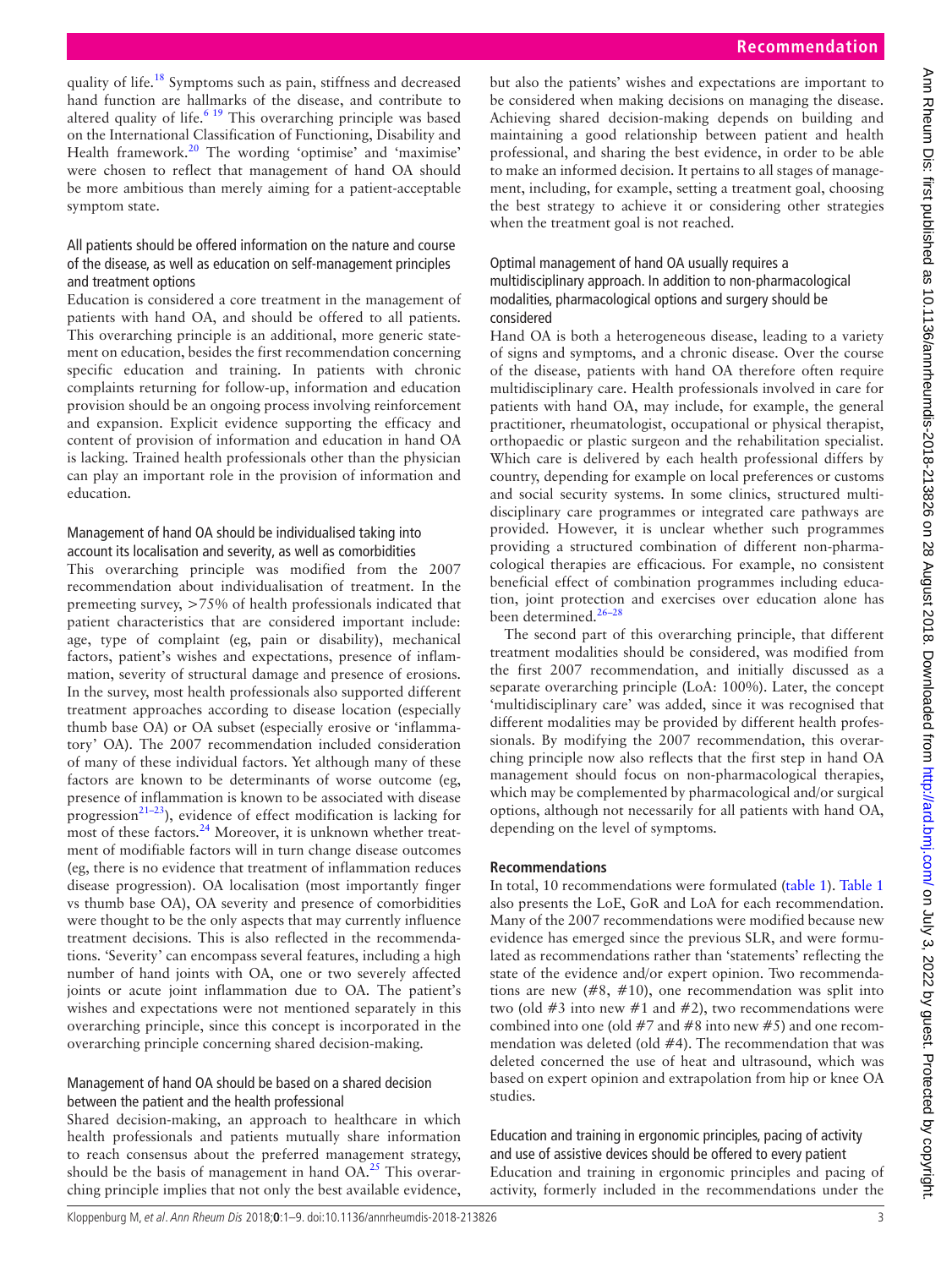term 'joint protection', is an important aspect of management, and has been shown to be efficacious in one study.<sup>26</sup> The term 'joint protection', although still often used, was viewed by the task force as an outdated concept, implying that one should protect the joints and refrain from using them. It was thus replaced by a more explicit statement of what the education and training should consist of. The use of assistive devices is an important and commonly used strategy to improve patient's self-management, and shown to be efficacious.<sup>29 30</sup> No evidence is available that intensive programmes delivering this care are more effective or cost-effective than more simple strategies. $31$ This care can be delivered by any health professional specialised in these interventions (eg, an occupational or physical therapist or a trained nurse).

#### Exercises to improve function and muscle strength, as well as to reduce pain, should be considered for every patient

Although exercise was endorsed in the 2007 recommendations, no supporting evidence was available at that time. Since then, multiple trials (n=7) have been performed, and their results were summarised in a Cochrane review.<sup>32</sup> It was shown that hand exercises have small beneficial effects on self-reported pain and function, joint stiffness and grip strength, while resulting in few and non-severe adverse effects. However, the interventions studied were heterogeneous, varying from home-based exercises after a single instruction session to multiple supervised sessions per week for several weeks, and also the frequency of exercising, number of repetitions per exercise and type of exercises (eg, strengthening or stretching) were variable. Furthermore, the review authors debated whether the effects that were found constituted a clinically relevant improvement, and the beneficial effects were not sustained when patients stopped exercising. Exercises should aim at improving joint mobility, muscle strength and thumb base stability. Exercise regimens aimed at the first carpometacarpal (CMC-1) joint differ from those for interphalangeal joints.

#### Orthoses should be considered for symptom relief in patients with thumb base OA. Long-term use is advocated

Since the 2007 recommendations many orthosis trials have been performed, of which five compared orthoses to usual care or a non-pharmacological intervention. $33-37$  These trials provide evidence for beneficial effects of a thumb base orthosis, especially on pain and to a lesser extent on function, but not on grip strength, when used for a prolonged period (at least 3months). No improvements were evident when used for shorter periods. Long-term use is thus advocated. The 2007 recommendations advised the use of orthoses to 'prevent/correct lateral angulation and flexion deformity' in patients with thumb base OA, yet no evidence to date supports an effect of orthoses on angulation or deformity, and therefore the statement was reworded.

No straightforward advice can be given for the type of orthosis (short or long, custom-made or prefabricated, neoprene, thermoplast or other material) or instructions for use (eg, during activities of daily living, at night, constantly), as studies are heterogeneous and no consistent benefit of one type of orthosis over the other could be identified. Trials showing a long-term beneficial effect of orthosis use investigated a custom-made thermoplast long orthosis to be worn during activities of daily living, $35$  and a custom-made neoprene long orthosis to be worn at night. $37$ 

It is important to pay attention to prescribing a well-fitted orthosis, preferably custom-made by a specialised health

professional. This will likely improve patients' compliance and increase long-term use.

Most trials were performed in patients with thumb base OA, and only one trial investigated night-time distal interphalangeal joint (DIP) orthoses, which did not prove to be efficacious, and is therefore not specifically recommended.<sup>38</sup>

#### Topical treatments are preferred over systemic treatments because of safety reasons. Topical NSAIDs are the first pharmacological topical treatment of choice

Topical NSAIDs are recommended as a first-line pharmacological treatment, due to their favourable safety profile compared with oral analgesics and beneficial effects on pain and function.<sup>39-41</sup> Topical diclofenac gel showed small improvements in pain and function after 8 weeks compared with placebo in one high-quality study.<sup>[41](#page-7-25)</sup> Moreover, topical NSAIDs can show similar pain relief as oral NSAIDs.<sup>[39 40](#page-7-24)</sup> Pooled safety data from randomised clinical trials comparing topical diclofenac gel with placebo in patients with hand and knee OA also showed similar low rates of adverse effects in subgroups of low-risk versus high-risk patients (ie, age  $\geq 65$  years, and with comorbid hypertension, type 2 diabetes or cerebrovascular or cardiovascular disease). $^{42}$  When a large number of joints are affected, systemic pharmacological treatment may be preferred. At present, no data are available on long-term effects of topical NSAIDs.<sup>43</sup>

Capsaicin is another topical treatment, which is however known to be associated with frequent local adverse effects (burning and stinging sensation), and therefore success of blinding of the (positive) placebo-controlled trial investigating its efficacy is questionable.<sup>44</sup>

Topical application of heat was regarded by the task force as a self-management strategy that patients can apply at home, with weak and conflicting evidence for a possible beneficial effect. $45-47$  It was therefore not included as a separate recommendation in this update. Cold packs, in case of inflammation during an OA flare, may also give symptomatic relief, though studies in hand OA have not been performed, and a single knee OA study comparing hot and cold application with usual care found no between-group differences.<sup>4</sup>

#### Oral analgesics, particularly NSAIDs, should be considered for a limited duration for relief of symptoms

This recommendation is a combination of the 2007 recommendations concerning paracetamol and oral NSAIDs.

Oral NSAIDs effectively improved pain and function after 2–4 weeks in three high-quality studies. $49-51$  However, adverse effects are well-known, especially in the elderly. No new evidence was identified compared with the 2007 recommendations. The advice to prescribe NSAIDs at the lowest effective dose, for a limited duration (preferably on-demand), with attention for the risk-benefit ratio, especially in patients at high risk of gastrointestinal, cardiovascular or renal adverse effects, remains unchanged.

Paracetamol is prescribed by many health professionals, and also in the premeeting survey the vast majority of health professionals indicated that they prescribed paracetamol to their patients with hand OA. Patients' experience with paracetamol is known to be variable. It has generally been regarded as a safe treatment option, although lately its risk-benefit profile has been a topic of debate, even leading to controversy about including it in the National Institute for Health and Care Excellence (NICE) guidelines on  $OA<sup>52</sup>$  $OA<sup>52</sup>$  $OA<sup>52</sup>$  Three small trials, two only published as conference abstracts, have studied paracetamol (1000–3900mg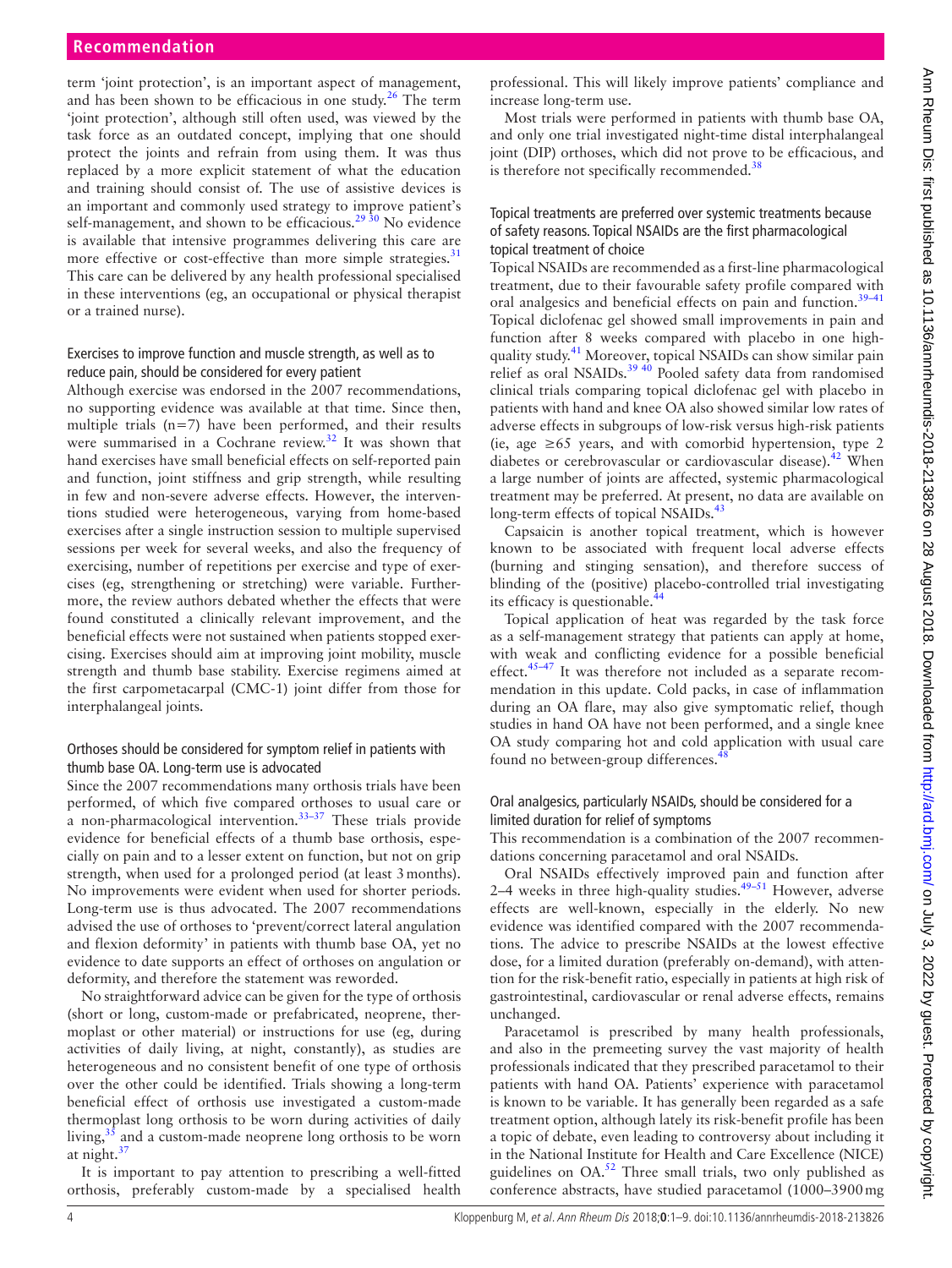daily) in hand  $OA<sup>53-55</sup>$  In these trials, paracetamol was not superior over placebo or an active comparator. Two large meta-analyses of trials in patients with knee and hip OA found small effects on pain, with doubtful clinical significance.<sup>[56 57](#page-7-34)</sup> Evidence from these trials showed that paracetamol was associated with an increased risk of liver test abnormalities, although the clinical relevance of this finding is unknown, but not with increased risk of any other safety parameter.<sup>57</sup> A narrative review of long-term observational studies in the general adult population found a dose-response increased risk of mortality (n=2 trials), cardiovascular ( $n=4$ ), gastrointestinal ( $n=1$ ) and renal adverse effects (n=4). This should, however, be interpreted with caution, as these observational studies were associated with a large risk of bias (most importantly confounding by indication) and imprecision of measurement of paracetamol exposure (eg, reliance on self-reported medication use or prescription databases).<sup>58</sup> In conclusion, the efficacy of paracetamol in hand OA is still uncertain and likely to be small, and this drug is also not free from adverse effects, although for now there is no reason to refrain from prescribing paracetamol, preferably for a limited duration, in selected patients (eg, when oral NSAIDs are contraindicated). Tramadol (with or without paracetamol), was also regarded by the task force as an alternative oral analgesic, although currently no evidence in patients with hand OA is available to support its use.

## Chondroitin sulfate may be used in patients with hand OA for pain relief and improvement in functioning

Chondroitin sulfate and glucosamine are among the most widely used over-the-counter nutraceutical products for OA. Chondroitin sulfate was shown to be effective for relief of hand OA symptoms in one well-performed trial, although in patients with knee and hip OA a clinically meaningful effect of glucosamine and chondroitin preparations has not been proven.<sup>59-61</sup> A single report of two (independent) placebo-controlled trials reported structure-modifying effects of chondroitin polysulfate (a preparation that is not commercially available), but not of chondroitin sulfate.<sup>[62](#page-8-2)</sup> However, this evidence was judged unconvincing to promote chondroitin sulfate for structure modification. No placebo-controlled trials of glucosamine have been performed in patients with hand OA. Owing to the limited evidence available to support this recommendation, and even less convincing data from trials in knee and hip OA which led to discouragement of chondroitin sulfate and glucosamine use by NICE, this recommendation was formulated more as a suggestion than a recommendation to use. $63$ 

In addition to the nutraceuticals discussed here, other so-called Symptomatic Slow Acting Drugs for Osteoarthritis ('SYSADOA') were included in the 2007 recommendation, namely avocado soybean unsaponifiables, diacerhein and intra-articular hyaluronan. Currently, however, there is no evidence for clinical efficacy of these preparations.<sup>16</sup> The task force further agreed that at this moment in OA no drugs are available with disease-modifying properties, and therefore these substances should also not be advocated as such.

## Intra-articular injections of glucocorticoids should not generally be used in patients with hand OA, but may be considered in patients with painful interphalangeal joints

This recommendation was completely revised, since the previous recommendation was largely based on expert opinion and new evidence could not confirm a beneficial effect of intra-articular glucocorticoids over placebo in patients with thumb base OA.[64–66](#page-8-4) In contrast, in one trial of patients with painful

interphalangeal OA, intra-articular glucocorticoid injections were more effective than placebo for pain during joint movement and joint swelling.<sup>67</sup> The formulation 'should not generally be used' was chosen, since the task force recognised that in specific cases where, for example, clear joint inflammation is present, injection with glucocorticoids may still be a therapeutic option. Evidence pertaining specific subgroups that could benefit from intra-articular glucocorticoids, for example, patients with active joint inflammation due to a flare of the disease, is lacking. It is also unknown whether image-guided injections are more beneficial or safer than blind injections, although a Cochrane review of shoulder injections could not establish clinical advantages of guided injection.<sup>68</sup> Injections in small finger joints are preferably performed by a rheumatologist.

## Patients with hand OA should not be treated with conventional or biological disease-modifying antirheumatic drugs

This recommendation was newly added, after several studies have emerged demonstrating the lack of efficacy of csDMARD/ bDMARD. In clinical practice, severe cases of inflammatory, often erosive, hand OA are occasionally prescribed csDMARDs or even bDMARDs. However, the 2007 recommendations did not include advice on the use of these drugs, and no evidence was available at that time. Trials investigating the efficacy of hydroxychloroquine, $53/69/70$  different TNF-inhibitors<sup>71–74</sup> and anti-interleukin- $1,^{75}$  could not demonstrate efficacy of these antirheumatic drugs in patients with hand OA. Trials investigating methotrexate, sulfasalazine or colchicine have not been performed. Two trials investigated low-dose oral glucocorticoids (3–5mg daily), one in combination with dipyridamole, yet reached conflicting conclusions.<sup>76 77</sup> Evidence for shortterm use of oral glucocorticoids is therefore still equivocal; at this moment, there is no reason to prescribe glucocorticoids for prolonged periods of time in patients with hand OA.

## Surgery should be considered for patients with structural abnormalities when other treatment modalities have not been sufficiently effective in relieving pain. Trapeziectomy should be considered in patients with thumb base OA and arthrodesis or arthroplasty in patients with interphalangeal OA

This recommendation was slightly modified compared with the 2007 recommendation on surgery. Trials with a placebo-controlled or sham-controlled group have not been performed, and so this recommendation remains mostly based on expert opinion.

In the first part of the updated recommendation, treatment failure has now been defined more specifically as 'not sufficiently effective in relieving pain', since surgical interventions are mostly effective to relieve pain, and are less effective in improving function (expert opinion). Surgery should only be considered in persistently symptomatic patients with structural abnormalities despite conventional treatments, including both non-pharmacological and pharmacological therapies. Second, the recommendation does not solely focus on the thumb base joint as before, since surgery can be a viable treatment option in cases with severe painful interphalangeal OA as well.

Surgical interventions vary for the different hand joints. In the CMC-1 joint, trapeziectomy is generally the surgical technique of choice. An updated Cochrane review of the evidence of surgery for thumb base OA found no consistent benefit of one surgical technique over the other, although in general more complicated interventions than simple trapeziectomy led to more adverse effects and were not more effective.<sup>[78](#page-8-10)</sup> Complications reported in the studies included pain, instability, nerve dysfunction, superficial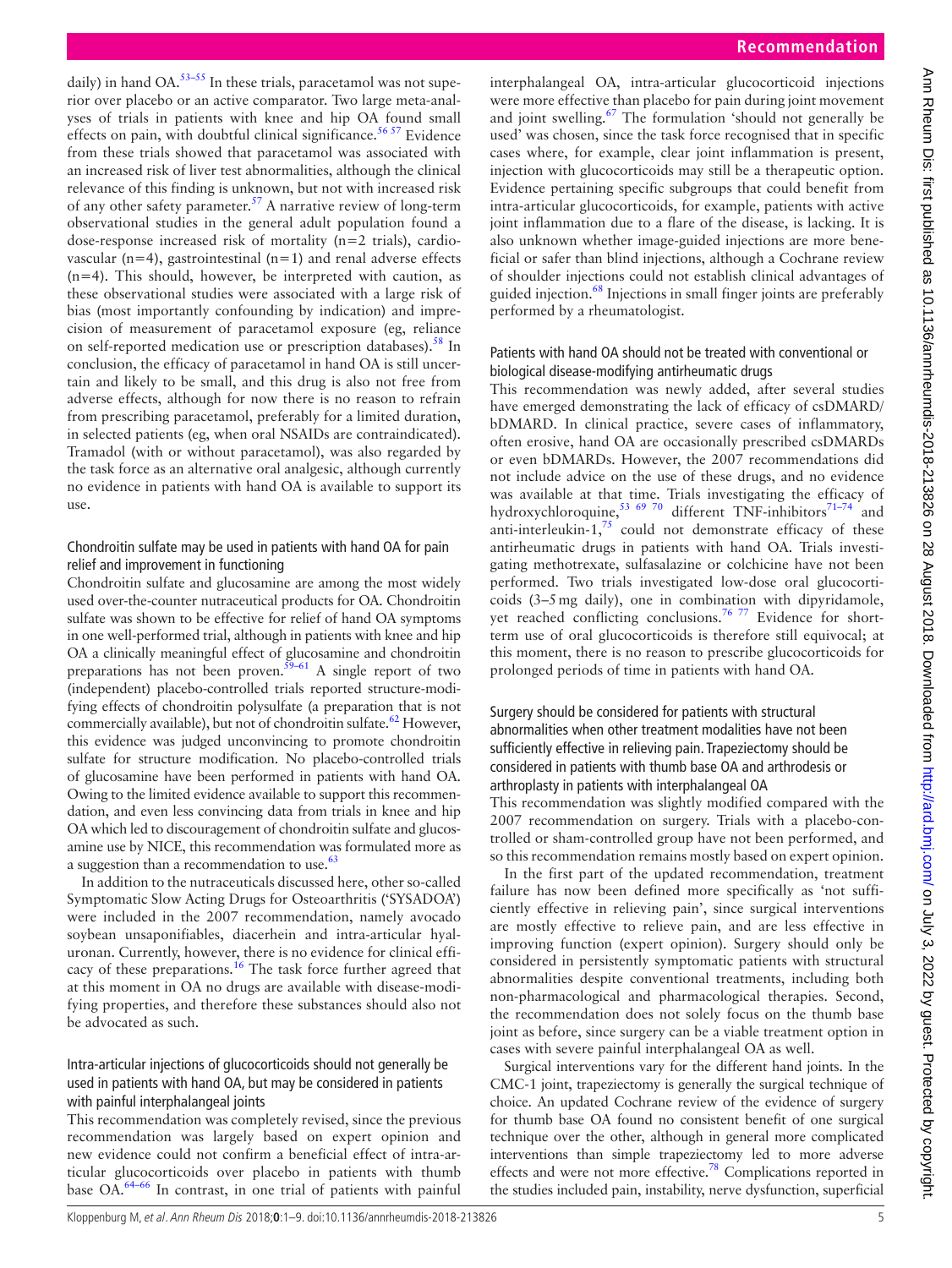## **Recommendation**

wound infections, tendon pulling sensation and chronic regional pain syndrome. Arthroplasty (typically silicone implants) is the preferred surgical technique for the proximal interphalangeal (PIP) joints, with the exception of PIP-2, for which arthrodesis may be considered. Arthrodesis is the recommended approach for the distal interphalangeal joints. No controlled trials of surgery for interphalangeal OA have been published so far.

It is important that patients receive rehabilitation postoperatively. Osteotomy was deleted from the recommendation, as it is an obsolete technique for treating hand OA.

#### Long-term follow-up of patients with hand OA should be adapted to the patient's individual needs

A recommendation on follow-up was not included in the previous recommendations. Due to the lack of evidence for the cost-effectiveness of long-term follow-up, an evidence-based statement could not be made. Hand OA is a heterogeneous disease, and the spectrum of patients seen with hand OA is diverse, which resulted in a general recommendation. 'Individual needs' that may be taken into consideration when assessing the need for follow-up include severity of symptoms, presence of erosive disease, use of a pharmacological therapy that needs re-evaluation and patient's wishes and expectations.

It was discussed whether long-term follow-up is always indicated for patients with erosive OA. In spite of evidence that these patients have more clinical and structural progression,<sup>79 80</sup> the task force perceived that currently follow-up does not add a benefit. In the absence of a disease-modifying treatment, the goal of follow-up differs from the situation in many other rheumatic diseases. Follow-up will likely increase adherence to non-pharmacological therapies like exercise or orthoses, and provides an opportunity for re-evaluation of treatment (eg, revision of orthoses, or adjustment of pharmacological treatment). For most patients, standard radiographic follow-up is not useful at this moment. Follow-up does not necessarily have to be performed by the rheumatologist. At what moment other health professionals should refer a patient back to the rheumatologist, should be considered at an individual patient level.

#### **Research agenda**

A research agenda was developed [\(table](#page-5-0) 2).

#### **Discussion**

This is the first update of the EULAR recommendations for the management of hand OA, containing five overarching principles and 10 recommendations. After a decade, it was timely to update the recommendations, as many new studies had emerged during this period. In light of this new evidence, many of the 2007 recommendations were modified and new recommendations were added. Furthermore, recommendations were formulated as recommendations rather than 'statements' reflecting the state of the evidence and/or expert opinion.

In this update, two patient research partners with hand OA were included as active members of the task force, while the 2007 task force did not include patient research partners. This is an important improvement, since patients are one of the important target-users of these recommendations, and in evidence-based clinical decision making, the patient perspective is valued as equally important to research evidence and clinical expertise.<sup>[81](#page-8-12)</sup>

New in the 2018 update is also the use of overarching principles. This is in line with other EULAR sets of management recommendations. Some of the 2007 recommendations were in retrospect already more an overarching principle, and were (modified and)

| iqnie z                      |        | Research agenda for hand OA                                                                                                                                                                                                                                                                                                                                                     |
|------------------------------|--------|---------------------------------------------------------------------------------------------------------------------------------------------------------------------------------------------------------------------------------------------------------------------------------------------------------------------------------------------------------------------------------|
| Theme                        |        | <b>Research questions</b>                                                                                                                                                                                                                                                                                                                                                       |
| Pathophysiology              |        | Does treatment of inflammation lead to a decrease in<br>structural progression?                                                                                                                                                                                                                                                                                                 |
| <b>Treatment strategy</b>    | ▶      | Which contextual factors influence treatment effects?<br>► Assessing efficacy of stratified treatment based on<br>contextual factors.                                                                                                                                                                                                                                           |
| Trial methodology            | ▶      | Clear definition of study population to accommodate<br>later subgroup analyses or stratification based on patient<br>characteristics.                                                                                                                                                                                                                                           |
| <b>Outcomes</b>              | ▶<br>▶ | Evaluation of outcome measures in hand OA, and use of<br>existing outcome core sets for future hand OA trials.<br>Cost-effectiveness studies.<br>▶ Defining treatment targets for disease-modifying drugs.                                                                                                                                                                      |
| Education                    |        | Evaluation of efficacy of education without concomitant<br>exercise.<br>▶ Definition of the desired content of education.                                                                                                                                                                                                                                                       |
| Exercise                     |        | > Assessment of most effective type of hand exercises,<br>most optimal method of delivery and most optimal<br>frequency.<br>Assessment of methods to increase adherence to<br>exercise.                                                                                                                                                                                         |
| Orthoses                     | ▶      | > Assessment of orthosis design (material, which joints<br>are supported), and instructions or frequency for use of<br>orthoses.<br>Evaluation of daytime orthoses, night-time orthoses and<br>a combination of daytime and night-time orthoses.<br>Placebo-controlled trial of orthoses for thumb base OA.<br>Evaluation of effect of use of orthoses on CMC-1<br>subluxation. |
| <b>Topical treatments</b>    | ▶      | Another placebo-controlled trial of topical NSAID.                                                                                                                                                                                                                                                                                                                              |
| Oral analgesics              |        | Placebo-controlled trial of paracetamol.<br>$\blacktriangleright$ Placebo-controlled trial of tramadol.                                                                                                                                                                                                                                                                         |
| <b>Nutraceuticals</b>        | ▶<br>▶ | Placebo-controlled trial of glucosamine.<br>Another placebo-controlled trial of chondroitin sulfate,<br>also to assess possible effect on structural damage.                                                                                                                                                                                                                    |
| Intra-articular<br>therapies | ь<br>▶ | Placebo-controlled trial of intra-articular glucocorticoids<br>specifically in CMC-1 joints with OA inflammation.<br>Image-quided injection vs blind injection.                                                                                                                                                                                                                 |
| <b>DMARDs</b>                |        | Placebo-controlled trial of methotrexate.<br>Placebo-controlled trial of low dose oral glucocorticoids.                                                                                                                                                                                                                                                                         |
| Surgery                      | ▶      | Randomised controlled trial of most commonly used<br>surgical interventions.<br>Assessment of best timing of referral to surgery.<br>Evaluation of whether early non-pharmacological<br>interventions may prevent or delay surgery.                                                                                                                                             |
| Follow-up                    |        | Investigation of trajectories in hand OA to define<br>subgroups.                                                                                                                                                                                                                                                                                                                |
| Implementation               | ▶      | Determination of optimal implementation of the<br>guidelines in people with hand OA.                                                                                                                                                                                                                                                                                            |
| $CMC-1$                      |        | al, DAAADDa, aliaanna maralifisimm nuutides                                                                                                                                                                                                                                                                                                                                     |

<span id="page-5-0"></span>**Table 2** Research agenda for hand OA

1, first carpometacarpal; DMARDs, disease-modifying antırheumatic drugs; OA, osteoarthritis.

included in the 2018 update as such, for example, statements regarding individualised treatment, and combination of non-pharmacological and pharmacological treatment modalities.

Moreover, the 2018 update of the SLR summarising the evidence for the recommendations, is published as a separate manuscript[.16](#page-7-8) As pointed out in their discussion, Zhang *et al* did perform a systematic search of the literature to underpin the recommendations, but rather than reviewing all possible treatments, a limited number of key propositions were highlighted. The publication of the complete SLR, including a detailed description of its methodology and results, provides the interested reader with a full update of the currently available evidence concerning the management of hand OA and provides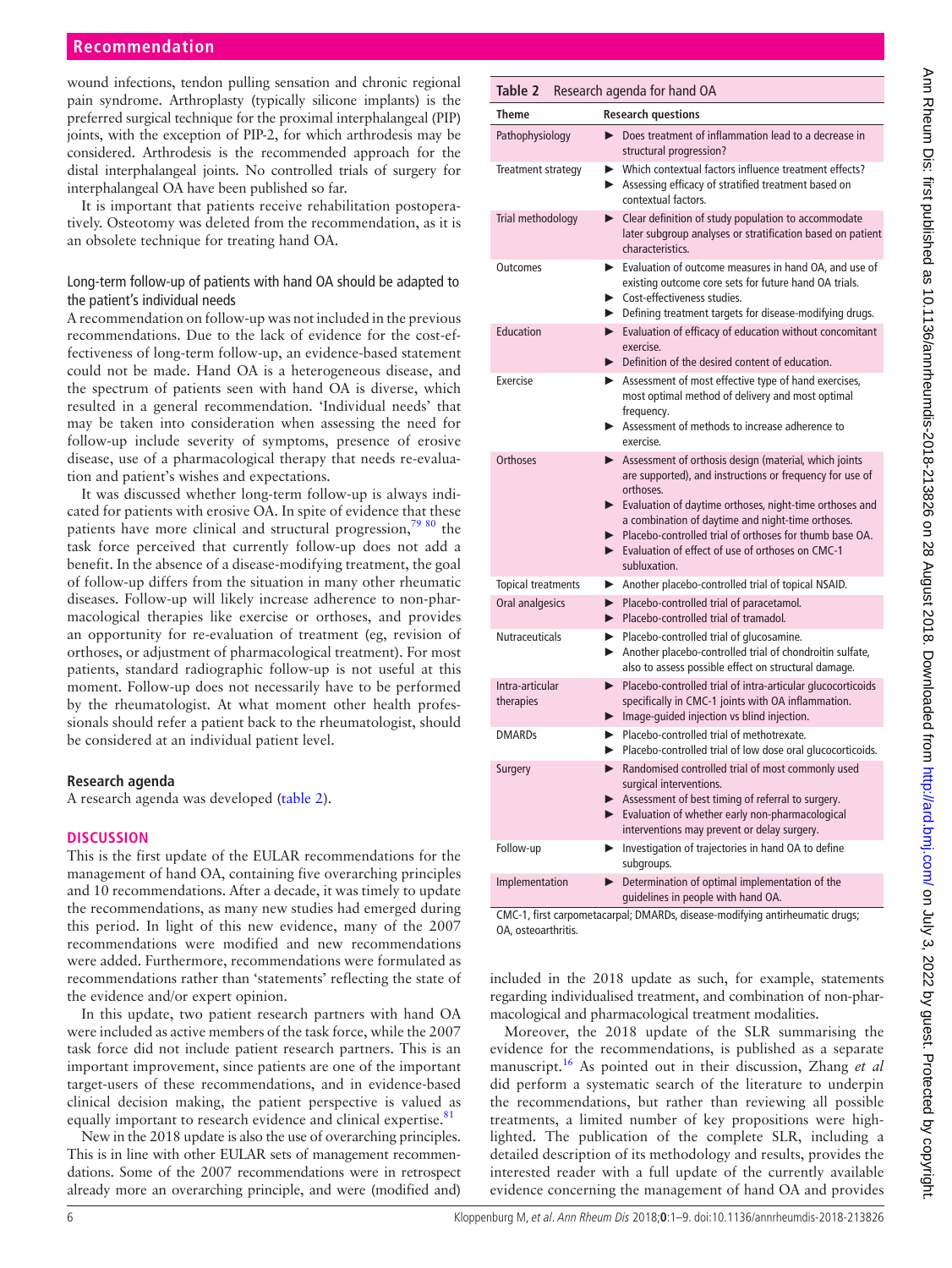more insight in the size of the effects of different interventions compared with placebo or control treatment. It is important to note that the recommendations as presented in [table](#page-1-0) 1 cannot be read and interpreted without the accompanying text, and this manuscript and the separately published SLR form an integral part, and should be considered together.

Guidelines for the management of OA from other large (international) societies, including the 2012 ACR recommendations and the NICE guidelines, mainly focus on large joint OA (ie, knee and hip).[10 63](#page-7-4) However, these recommendations cannot readily be extrapolated to the situation of OA in the hand because of the unique functionality of the hands compared with large joints, and emerging evidence for different risk factors and possibly even pathophysiological mechanisms of OA at different joint sites.

These recommendations are targeted at all health professionals who care for patients with hand OA. Since hand OA is a prevalent disease encountered by a variety of healthcare providers in primary and secondary care, this not only includes rheumatologists, but also for example general practitioners, orthopaedic and plastic surgeons, occupational and physical therapists and rehabilitation physicians. Furthermore, these recommendations aim to inform patients about their disease to support shared decision-making, as well as students. Other targeted stakeholders include pharmaceutical industry, policy makers and health insurance companies.

Efforts to implement these recommendations will be made by dissemination across national societies, online and by presentations in (inter)national congresses and educational sessions for healthcare providers. A slide deck to facilitate dissemination will be provided on the EULAR website. Evidence of optimal systematic implementation is lacking and this was highlighted in the research agenda.

Although a relatively long period passed between the first set of recommendations and the current update, it is expected that the next update of the recommendations may be needed sooner, as the field of hand OA is growing. Advances in research of OA pathophysiology as well as outcome measurement, increase the likelihood of finding new therapeutic options. The next update should be undertaken when sufficient new data are available, either on the current treatment options, or on new therapies.

## **Author affiliations**

<sup>1</sup>Department of Rheumatology, Leiden University Medical Center, Leiden, The Netherlands

<sup>2</sup>Department of Clinical Epidemiology, Leiden University Medical Center, Leiden, The Netherlands

- <sup>3</sup>Department of Rheumatology, INIBIC-Complejo Hospitalario Universitario de A Coruña, A Coruña, Spain
- 4 Division of Rheumatology, Orthopaedics and Dermatology, School of Medicine, University of Nottingham, Nottingham City Hospital, Nottingham, UK

<sup>5</sup>Institute for Primary Care and Health Sciences, Arthritis Research UK Primary Care Centre, Keele University, Keele, UK

<sup>6</sup>National Advisory Unit on Rehabilitation in Rheumatology, Department of Rheumatology, Diakonhjemmet Hospital, Oslo, Norway

7 Department of Rheumatology, Instituto de Investigación Sanitaria Fundación Jimenez Díaz, Universidad Autónoma de Madrid, Madrid, Spain

8 Department of Rheumatology, Landspitalinn University Hospital, University of Iceland, Reykjavik, Iceland

9 Department of Rheumatology, AP-HP, St Antoine Hospital, Paris, France

<sup>10</sup>Rheumatology Unit, Department of Medicine DIMED, University of Padova, Padova, Italy

<sup>11</sup>Department of Plastic Surgery, VU University Medical Center, Amsterdam, The **Netherlands** 

 $12$ Division of Rheumatology, Department of Medicine 3, Medical University of Vienna, Vienna, Austria

<sup>13</sup> Section for Outcomes Research, Center for Medical Statistics, Informatics and Intelligent Systems, Medical University of Vienna, Vienna, Austria

<sup>14</sup>Department of Rheumatology, University of Debrecen, Faculty of Medicine, Debrecen, Hungary

<sup>15</sup>Department of Rheumatology, University Hospital Ghent, Ghent, Belgium <sup>16</sup>Instituto de Salud Musculoesquelética, Madrid, Spain

**Contributors** FPBK performed the systematic literature review, supervised by MK and LC. All authors were part of the Task Force, completed an online survey prior to the face-to-face meeting and voted on the level of agreement. MK, FPBK, FJB, KSD, EG, IKH, GH-B, HJ, IK, EM, MJPFR, WS, JSS, TAS, RW and LC attended the face-to-face meeting. FPBK and MK wrote the manuscript, with contribution and approval of all coauthors.

#### **Funding** EULAR

**Disclaimer** The views expressed in this paper are those of the author(s) and not necessarily those of the NHS, the NIHR or the Department of Health and Social Care.

**Competing interests** The individual declaration of conflicts of interest is available on demand at the EULAR secretariat and is summarised below: MK has received consultancy fees/fee as local investigator of industry driven trials from AbbVie, GlaxoSmithKline, Merck, Levicept (all through institution) and has received research funding (through the institution) from Pfizer and APPROACH-IMI. FJB has received honoraria from Boehringer Ingelheim España, SA, Boehringer Ingelheim International GmbH, Fundación Española de Reumatología (FER), Janssen Cilag International NV, Pfizer Inc, Sanofi-Aventis Recherche & Developpement, Bristol-Myers Squibb International Corporation, Bristol Myers Squibb Research and Development, Hospira Inc., Grunenthal GmbH, Bioiberica, UCB, Gebro and research funding (all through institution) from Novartis Farmacéutica, SA, Bristol, Menarini International Operations Luxembourg SA, AbbVie Deutschland GmbH & Co KG, Boehringer Ingelheim España, SA, Boehringer Ingelheim International GmbH, Fundación Española de Reumatología (FER), Janssen Cilag International NV, Gedeon Richter Plc, Pfizer Inc, Glaxosmithkline Research & Development Limited, YL Biologics Limited, Amgen, Inc, Sanofi-Aventis Recherche & Developpement, Gilead Sciences, Inc, Eli Lilly and Company, Ablynx NV, Bristol-Myers Squibb International Corporation, Bristol-Myers Squibb Research and Development, Hospira Inc, Astellas Pharma Europe BV, TRB Chemedica International SA, Archigen Biotech Limited, ONO Pharma UK Ltd, UCB Biosciences GMBH, Nichi-Iko Pharmaceutical Co, Ltd, Genentech Inc Grunenthal GmbH, Celgene Corporation. MD has received research funding from AstraZeneca for a PI-led 'sons of gout' study and honoraria for advisory boards on osteoarthritis and gout from AstraZeneca, Grunenthal, Mallinckrodt and Roche. KSD is part-funded by a Knowledge Mobilisation Research Fellowship (KMRF-2014-03-002) from the NIHR Collaborations for Leadership in Applied Health Research and Care West Midlands. GHB has received honoraria from Pfizer, AstraZeneca, Roche, Glaxo, Expanscience and research funding (all through institution) from Pfizer and Roche. EM has received honoraria from Celgène, Expanscience, Fidia, Genevrier, Ibsa, LCA, Rottapharm-Meda-Mylan-France, Rottapharm Biotech-Italy, TRB Chemedica. RR has received honoraria from AbbVie, MSD, Celgene, Janssen, Pfizer, UCB and research funding from HORIZON 2020 (going through the institution). JSS has received honoraria from AbbVie, Amgen, AstraZeneca, Astro, BMS, Celgene, Celltrion, Chugai, Gilead, Glaxo, ILTOO, Janssen, Lilly, Medimmune, MSD, Novartis-Sandoz, Pfizer, Roche, Samsung, Sanofi, UCB and research funding from AbbVie, AstraZeneca, Janssen, Lilly, MSD, Pfizer, Roche. JSS is Editor-in-Chief of ARD and Editor of Rheumatology (Textbook). TS has received honoraria from AbbVie, Janssen, MSD, Novartis and Roche and grant support from AbbVie (going through the institution). ZS has received honoraria from AbbVie, Roche, Pfizer, Berlin Chemie, UCB, Bristol-Myers. RW has received honoraria from AbbVie, UCB, Bristol-Meyers Squibb, MSD, Janssen-Cilag, Menarini. LC has received research funding (through the institution) from Pharmaceutical laboratories (AbbVie Spain, Bristol-Myers Squibb, Celgene, Eisai Farmacéutica, Gebro Pharma, Grünenthal Pharma, LEO Pharma, Merck Sharp & Dohme España, Novartis Farmaceutica, Pfizer, Roche Farma, Sanofi Aventis, UCB Pharma), Scientific societies (Academia de Dermatología y Venereología, Asociación Emeritense de Reumatología, Eular, Italian Society of Rheumatology, Sociedad Castellano-Manchega, SORCOM, SEDISA, SEIO, Sociedad Española de Neumología y Cirugía Torácica, SERPE, Societat Catalana de Reumatología), Contract Research organisations (Scientia Salus, Continuing Medical Communication, Mediaevents AA, Congresos Eventos y Azafatas, Meed Comunicación, Proyectos Incentivos y Congresos), Research groups and Foundations (AIRE-MB, FISABIO, Fundació Parc Taulí, Fundación Asturcor , Fundación Clínic, Fundación de Investigación Sanitaria Illes Balears, Fundación Española de Reumatología, Fundación para la Investigación Biomédica del Hospital Universitario de La Princesa, Fundación para la Investigación Biomédica del Hospital Universitario 12 de Octubre, Fundación Pública Andaluza para la Investigación de Málaga en Biomedicina y Salud, Hospital Universitario Fundación Alcorcón, Reumacare), Individual researchers (Dr Ramón Mazzuchelli, Dr Xavier Juanola, Dr Afnan Abdelkader) and is director of Instituto de Salud Musculoesquelética.

**Patient consent** Not required.

**Provenance and peer review** Not commissioned; externally peer reviewed.

## **References**

<span id="page-6-0"></span>1 Branco JC, Rodrigues AM, Gouveia N, et al. Prevalence of rheumatic and musculoskeletal diseases and their impact on health-related quality of life, physical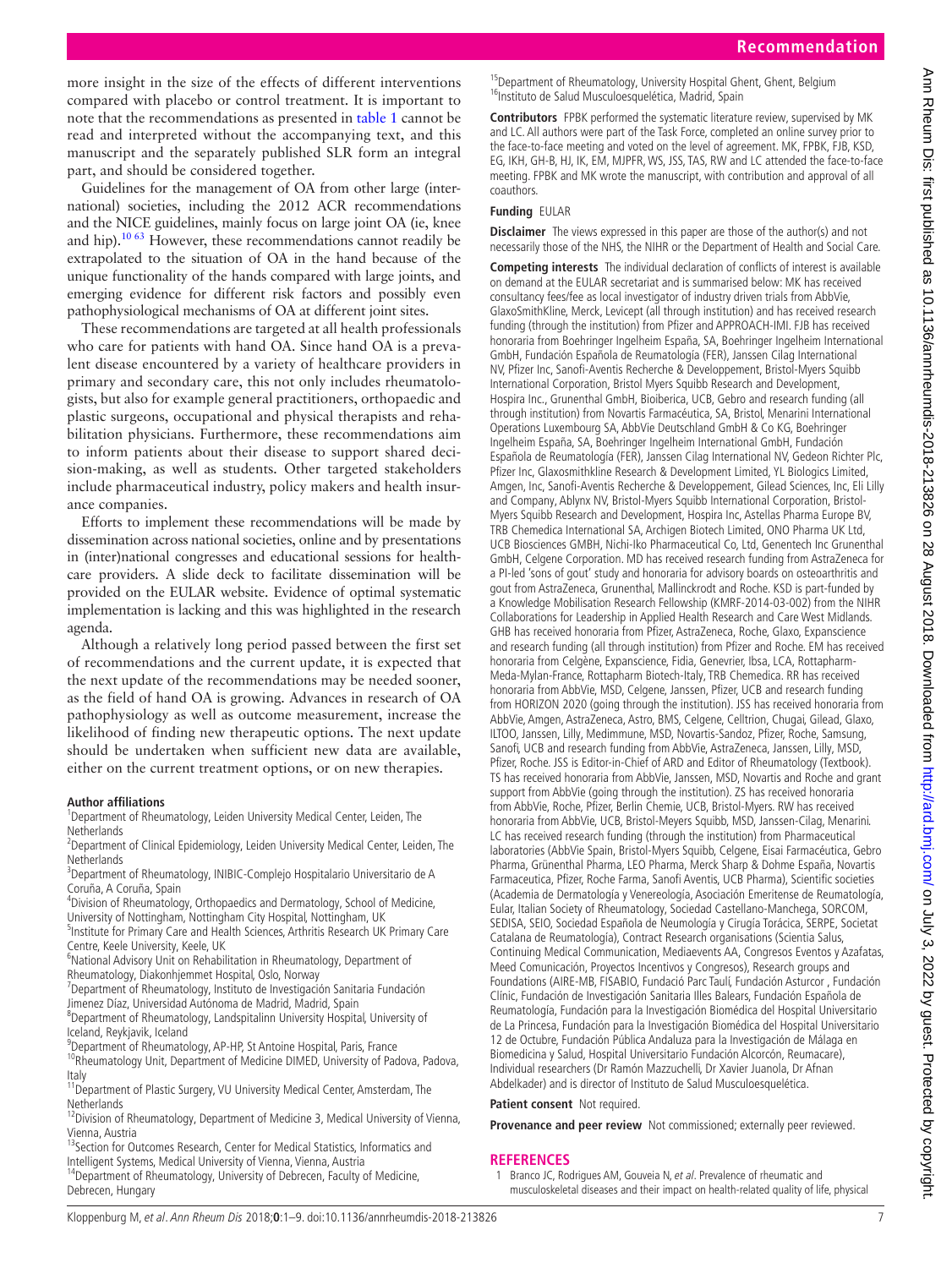# **Recommendation**

function and mental health in Portugal: results from EpiReumaPt- a national health survey. [RMD Open](http://dx.doi.org/10.1136/rmdopen-2015-000166) 2016;2:e000166.

- 2 Carmona L, Ballina J, Gabriel R, et al. The burden of musculoskeletal diseases in the general population of Spain: results from a national survey. [Ann Rheum Dis](http://dx.doi.org/10.1136/ard.60.11.1040) 2001;60:1040–5.
- 3 Dahaghin S, Bierma-Zeinstra SM, Ginai AZ, et al. Prevalence and pattern of radiographic hand osteoarthritis and association with pain and disability (the Rotterdam study). [Ann Rheum Dis](http://dx.doi.org/10.1136/ard.2004.023564) 2005;64:682–7.
- <span id="page-7-0"></span>4 Kloppenburg M, Kwok WY. Hand osteoarthritis-a heterogeneous disorder. Nat Rev [Rheumatol](http://dx.doi.org/10.1038/nrrheum.2011.170) 2011;8:22–31.
- 5 Zhang Y, Niu J, Kelly-Hayes M, et al. Prevalence of symptomatic hand osteoarthritis and its impact on functional status among the elderly: the framingham study. Am J [Epidemiol](http://dx.doi.org/10.1093/aje/kwf141) 2002;156:1021–7.
- <span id="page-7-11"></span>6 Michon M, Maheu E, Berenbaum F. Assessing health-related quality of life in hand osteoarthritis: a literature review. [Ann Rheum Dis](http://dx.doi.org/10.1136/ard.2010.131151) 2011;70:921–8.
- <span id="page-7-1"></span>7 Zhang W, Doherty M, Leeb BF, et al. EULAR evidence-based recommendations for the diagnosis of hand osteoarthritis: report of a task force of ESCISIT. [Ann Rheum Dis](http://dx.doi.org/10.1136/ard.2007.084772) 2009;68:8–17.
- <span id="page-7-2"></span>8 Bijsterbosch J, Watt I, Meulenbelt I, et al. Clinical and radiographic disease course of hand osteoarthritis and determinants of outcome after 6 years. [Ann Rheum Dis](http://dx.doi.org/10.1136/ard.2010.133017) 2011;70:68–73.
- <span id="page-7-3"></span>9 Zhang W, Doherty M, Leeb BF, et al. EULAR evidence based recommendations for the management of hand osteoarthritis: report of a Task Force of the EULAR Standing Committee for International Clinical Studies Including Therapeutics (ESCISIT). [Ann](http://dx.doi.org/10.1136/ard.2006.062091)  [Rheum Dis](http://dx.doi.org/10.1136/ard.2006.062091) 2007;66:377–88.
- <span id="page-7-4"></span>10 Hochberg MC, Altman RD, April KT, et al. American College of Rheumatology 2012 recommendations for the use of nonpharmacologic and pharmacologic therapies in osteoarthritis of the hand, hip, and knee. [Arthritis Care Res](http://dx.doi.org/10.1002/acr.21596) 2012;64:465–74.
- 11 Kjeken I. Occupational therapy-based and evidence-supported recommendations for assessment and exercises in hand osteoarthritis. [Scand J Occup Ther](http://dx.doi.org/10.3109/11038128.2010.514942) 2011;18:265-81.
- 12 Manara M, Bortoluzzi A, Favero M, et al. Italian Society for Rheumatology recommendations for the management of hand osteoarthritis. [Reumatismo](http://dx.doi.org/10.4081/reumatismo.2013.167) 2013;65:167–85.
- <span id="page-7-5"></span>13 Kloppenburg M, Stamm T, Watt I, et al. Research in hand osteoarthritis: time for reappraisal and demand for new strategies. An opinion paper. [Ann Rheum Dis](http://dx.doi.org/10.1136/ard.2007.070813) 2007;66:1157–61.
- <span id="page-7-6"></span>14 van der Heijde D, Aletaha D, Carmona L, et al. 2014 Update of the EULAR standardised operating procedures for EULAR-endorsed recommendations. Ann [Rheum Dis](http://dx.doi.org/10.1136/annrheumdis-2014-206350) 2015;74:8–13.
- <span id="page-7-7"></span>15 Brouwers MC, Kho ME, Browman GP, et al. AGREE II: advancing guideline development, reporting and evaluation in health care. [Can Med Assoc J](http://dx.doi.org/10.1503/cmaj.090449) 2010;182:E8 39–E842.
- <span id="page-7-8"></span>16 Kroon FPB, Carmona L, Schoones JW, et al. Efficacy and safety of nonpharmacological, pharmacological and surgical treatment for hand osteoarthritis: a systematic literature review informing the 2018 update of the EULAR recommendations for the management of hand osteoarthritis, 2018. submitted for publication.
- <span id="page-7-9"></span>17 OCEBM Levels of Evidence Working Group. The Oxford Levels of Evidence 2: Oxford Centre for Evidence-Based Medicine. [http://www.cebm.net/index.aspx?o=5653.](http://www.cebm.net/index.aspx?o=5653)
- <span id="page-7-10"></span>Slatkowsky-Christensen B, Mowinckel P, Loge JH, et al. Health-related quality of life in women with symptomatic hand osteoarthritis: a comparison with rheumatoid arthritis patients, healthy controls, and normative data. [Arthritis Rheum](http://dx.doi.org/10.1002/art.23079) 2007;57:1404-9.
- 19 Kwok WY, Vliet Vlieland TP, Rosendaal FR, et al. Limitations in daily activities are the major determinant of reduced health-related quality of life in patients with hand osteoarthritis. [Ann Rheum Dis](http://dx.doi.org/10.1136/ard.2010.133603) 2011;70:334–6.
- <span id="page-7-12"></span>20 World Health Organisation. International Classification of Functioning, Disability and Health (ICF). Geneva: WHO, 2001.
- <span id="page-7-13"></span>21 Damman W, Liu R, Bloem JL, et al. Bone marrow lesions and synovitis on MRI associate with radiographic progression after 2 years in hand osteoarthritis. Ann [Rheum Dis](http://dx.doi.org/10.1136/annrheumdis-2015-209036) 2017;76:214–7.
- 22 Haugen IK, Slatkowsky-Christensen B, Bøyesen P, et al. MRI findings predict radiographic progression and development of erosions in hand osteoarthritis. Ann [Rheum Dis](http://dx.doi.org/10.1136/annrheumdis-2014-205949) 2016;75:117–23.
- Kortekaas MC, Kwok WY, Reijnierse M, et al. Inflammatory ultrasound features show independent associations with progression of structural damage after over 2 years of follow-up in patients with hand osteoarthritis. [Ann Rheum Dis](http://dx.doi.org/10.1136/annrheumdis-2013-205003) 2015;74:1720-4.
- <span id="page-7-14"></span>24 Kloppenburg M, Bøyesen P, Visser AW, et al. Report from the OMERACT Hand Osteoarthritis Working Group: set of core domains and preliminary set of instruments for use in clinical trials and observational studies. [J Rheumatol](http://dx.doi.org/10.3899/jrheum.141017) 2015;42:2190-7.
- <span id="page-7-15"></span>25 Légaré F, Witteman HO. Shared decision making: examining key elements and barriers to adoption into routine clinical practice. [Health Aff](http://dx.doi.org/10.1377/hlthaff.2012.1078) 2013;32:276-84.
- <span id="page-7-16"></span>26 Dziedzic K, Nicholls E, Hill S, et al. Self-management approaches for osteoarthritis in the hand: a  $2\times2$  factorial randomised trial. [Ann Rheum Dis](http://dx.doi.org/10.1136/annrheumdis-2013-203938) 2015;74:108-18.
- 27 Stamm TA, Machold KP, Smolen JS, et al. Joint protection and home hand exercises improve hand function in patients with hand osteoarthritis: a randomized controlled trial. [Arthritis Rheum](http://dx.doi.org/10.1002/art1.10246) 2002;47:44–9.
- 28 Stukstette MJ, Dekker J, den Broeder AA, et al. No evidence for the effectiveness of a multidisciplinary group based treatment program in patients with osteoarthritis

of hands on the short term; results of a randomized controlled trial. Osteoarthritis [Cartilage](http://dx.doi.org/10.1016/j.joca.2013.03.016) 2013;21:901–10.

- <span id="page-7-17"></span>29 Hill S, Dziedzic KS, Ong BN. The functional and psychological impact of hand osteoarthritis. [Chronic Illn](http://dx.doi.org/10.1177/1742395309345614) 2010;6:101–10.
- 30 Kieken I, Darre S, Smedslund G, et al. Effect of assistive technology in hand osteoarthritis: a randomised controlled trial. [Ann Rheum Dis](http://dx.doi.org/10.1136/ard.2010.148668) 2011;70:1447–52.
- <span id="page-7-18"></span>31 Oppong R, Jowett S, Nicholls E, et al. Joint protection and hand exercises for hand osteoarthritis: an economic evaluation comparing methods for the analysis of factorial trials. [Rheumatology](http://dx.doi.org/10.1093/rheumatology/keu389) 2015;54:876-83.
- <span id="page-7-19"></span>32 Østerås N, Kieken I, Smedslund G, et al. Exercise for hand osteoarthritis. Cochrane [Database Syst Rev](http://dx.doi.org/10.1002/14651858.CD010388.pub2) 2017;1:CD010388.
- <span id="page-7-20"></span>33 Adams J, Bouças SB, Hislop K, et al. The effectiveness and efficacy of splints for thumb base osteoarthritis: a pilot randomized controlled trial. [Rheumatology](http://dx.doi.org/10.1093/rheumatology/keu090.005) 2014;53:i41–i42.
- 34 Arazpour M, Soflaei M, Ahmadi Bani M, et al. The effect of thumb splinting on thenar muscles atrophy, pain, and function in subjects with thumb carpometacarpal joint osteoarthritis. [Prosthet Orthot Int](http://dx.doi.org/10.1177/0309364616664149) 2017;41.
- <span id="page-7-21"></span>35 Gomes Carreira AC, Jones A, Natour J. Assessment of the effectiveness of a functional splint for osteoarthritis of the trapeziometacarpal joint on the dominant hand: a randomized controlled study. [J Rehabil Med](http://dx.doi.org/10.2340/16501977-0542) 2010;42:469–74.
- 36 Hermann M, Nilsen T, Eriksen CS, et al. Effects of a soft prefabricated thumb orthosis in carpometacarpal osteoarthritis. [Scand J Occup Ther](http://dx.doi.org/10.3109/11038128.2013.851735) 2014;21:31-9.
- <span id="page-7-22"></span>37 Rannou F, Dimet J, Boutron I, et al. Splint for base-of-thumb osteoarthritis: a randomized trial. [Ann Intern Med](http://www.ncbi.nlm.nih.gov/pubmed/19451573) 2009;150:661–9.
- <span id="page-7-23"></span>38 Watt FE, Kennedy DL, Carlisle KE, et al. Night-time immobilization of the distal interphalangeal joint reduces pain and extension deformity in hand osteoarthritis. [Rheumatology](http://dx.doi.org/10.1093/rheumatology/ket455) 2014;53:1142–9.
- <span id="page-7-24"></span>39 Talke M. Treatment of heberden and bouchard types of finger osteoarthritis. Comparison between local etofenamate and oral indomethacin. Therapiewoche 1985;35:3948–54.
- 40 Zacher J, Burger KJ, Farber L, et al. Topical diclofenac versus oral ibuprofen: A double blind, randomized clinical trial to demonstrate efficacy and tolerability in patients with activated osteoarthritis of the finger joints (Heberden and/or Bouchard arthritis). German]. Aktuelle Rheumatologie 2001;26:7–14.
- <span id="page-7-25"></span>41 Altman RD, Dreiser RL, Fisher CL, et al. Diclofenac sodium gel in patients with primary hand osteoarthritis: a randomized, double-blind, placebo-controlled trial. [J Rheumatol](http://dx.doi.org/10.3899/jrheum.081316) 2009;36:1991–9.
- <span id="page-7-26"></span>42 Baraf HS, Gold MS, Petruschke RA, et al. Tolerability of topical diclofenac sodium 1% gel for osteoarthritis in seniors and patients with comorbidities. Am J Geriatr [Pharmacother](http://dx.doi.org/10.1016/j.amjopharm.2011.12.002) 2012;10:47–60.
- <span id="page-7-27"></span>43 Zeng C, Wei J, Persson MSM, et al. Relative efficacy and safety of topical non-steroidal anti-inflammatory drugs for osteoarthritis: a systematic review and network meta-analysis of randomised controlled trials and observational studies. [Br J Sports Med](http://dx.doi.org/10.1136/bjsports-2017-098043) 2018;52:642–50.
- <span id="page-7-28"></span>44 Schnitzer T, Morton C, Coker S. Topical capsaicin therapy for osteoarthritis pain: achieving a maintenance regimen. [Semin Arthritis Rheum](http://dx.doi.org/10.1016/S0049-0172(10)80024-1) 1994;23:34-40.
- <span id="page-7-29"></span>45 Dilek B, Gözüm M, Şahin E, et al. Efficacy of paraffin bath therapy in hand osteoarthritis: a single-blinded randomized controlled trial. [Arch Phys Med Rehabil](http://dx.doi.org/10.1016/j.apmr.2012.11.024) 2013;94:642–9.
- 46 Favaro L, Frisoni M, Baffoni L, et al. Successful treatment of hand erosive osteoarthritis by infrared radiation. Europa Medico-Physica 1994;30:45–8.
- 47 Stange-Rezende L, Stamm TA, Schiffert T, et al. Clinical study on the effect of infrared radiation of a tiled stove on patients with hand osteoarthritis. [Scand J Rheumatol](http://dx.doi.org/10.1080/03009740600906719) 2006;35:476–80.
- <span id="page-7-30"></span>48 Aciksoz S, Akyuz A, Tunay S. The effect of self-administered superficial local hot and cold application methods on pain, functional status and quality of life in primary knee osteoarthritis patients. [J Clin Nurs](http://dx.doi.org/10.1111/jocn.14070) 2017;26:5179-90.
- <span id="page-7-31"></span>49 Dreiser RL, Gersberg M, Thomas F, et al. [Ibuprofen 800 mg in the treatment of arthrosis of the fingers or rhizarthrosis]. [Rev Rhum Ed Fr](http://www.ncbi.nlm.nih.gov/pubmed/8054933) 1993;60:836-41.
- 50 Grifka JK, Zacher J, Brown JP, et al. Efficacy and tolerability of lumiracoxib versus placebo in patients with osteoarthritis of the hand. [Clin Exp Rheumatol](http://www.ncbi.nlm.nih.gov/pubmed/15485012) 2004;22:589-96.
- 51 Seiler V. Meclofenamate sodium in the treatment of degenerative joint disease of the hand (Heberden nodes). [Arzneimittelforschung](http://www.ncbi.nlm.nih.gov/pubmed/6349652) 1983;33:656-9.
- <span id="page-7-32"></span>52 Wise J. NICE keeps paracetamol in UK guidelines on osteoarthritis. [BMJ](http://dx.doi.org/10.1136/bmj.g1545) 2014;348:g1545.
- <span id="page-7-33"></span>53 McKendry R, Thome C, Weisman M, et al. Hydroxychloroquine (HCQ) versus acetaminophen (ACM) versus placebo (PL) in the treatment of nodal osteoarthritis (NOA) of the hands. J Rheumatol 2001;28:1421.
- 54 Patru S, Marcu IR, Bighea AC, et al. Efficacy of glucosamine sulfate (GS) in hand osteoarthritis. Osteoporosis Int 2012;23:S169.
- 55 Rovetta G, Monteforte P. Dexketoprofen-trometamol in patients with osteoarthritis of the hands. Italian]. Minerva Ortop Traumatol 2001;52:27–30.
- <span id="page-7-34"></span>56 Bannuru RR, Schmid CH, Kent DM, et al. Comparative effectiveness of pharmacologic interventions for knee osteoarthritis: a systematic review and network meta-analysis. [Ann Intern Med](http://dx.doi.org/10.7326/M14-1231) 2015;162:46–54.
- <span id="page-7-35"></span>57 Machado GC, Maher CG, Ferreira PH, et al. Efficacy and safety of paracetamol for spinal pain and osteoarthritis: systematic review and meta-analysis of randomised placebo controlled trials. [BMJ](http://dx.doi.org/10.1136/bmj.h1225) 2015;350:h1225.